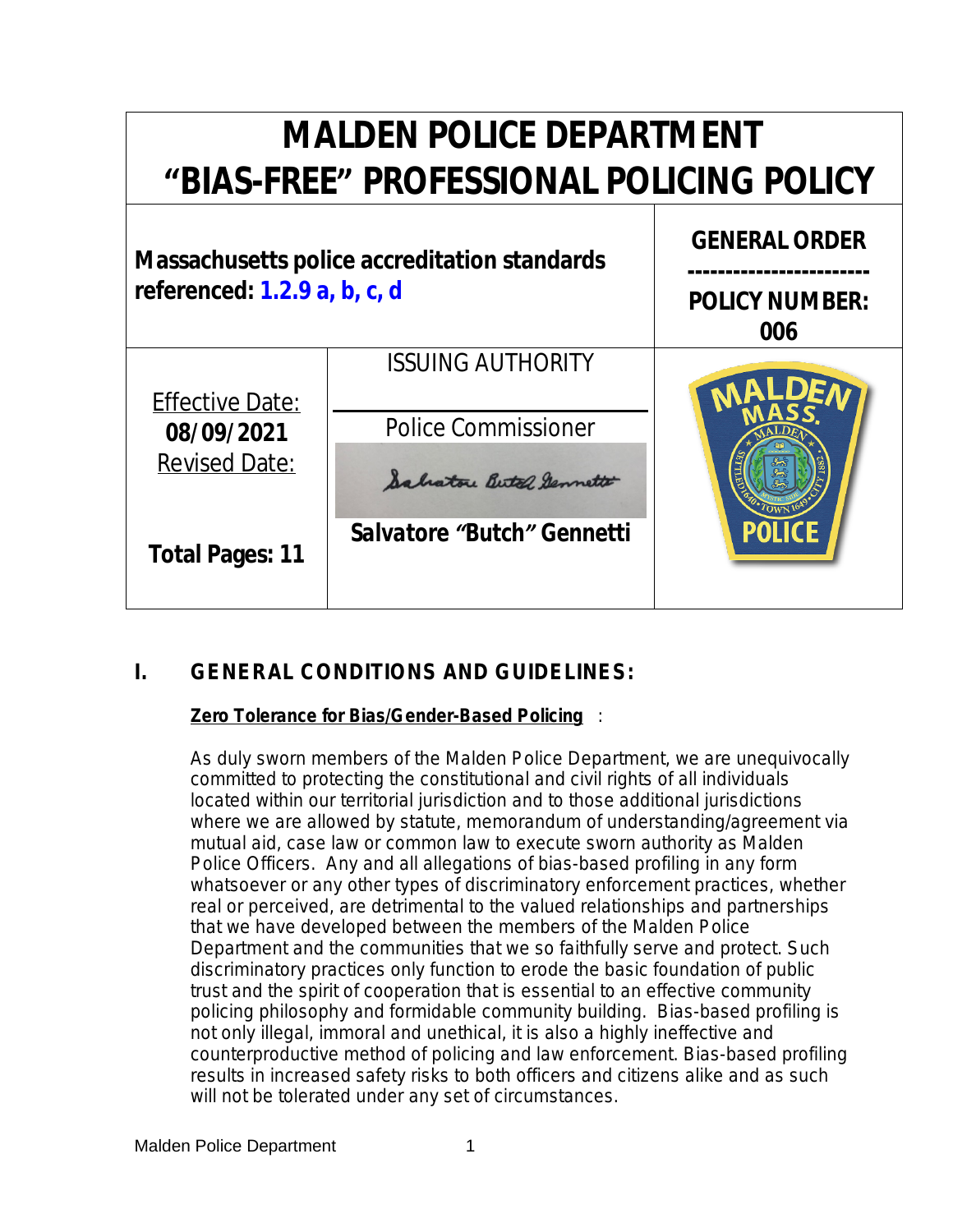Additionally, such improper methods violate the civil rights of the members of the general public and may lead to unnecessary and increased exposure to civil liability and exposure for our department, personnel and municipality. As a result no member of this Department shall endorse, train, instruct, support or condone any type of stereotyping or bias-based profiling whatsoever.

Officers shall always adhere to the principles of *Bias-Free Professional*  **Policing** as described and outlined below. While recognizing that the members of the Malden Police Department take a sworn oath to perform our duties and responsibilities in a professional, ethical, moral and impartial manner at all times, we shall stand ready and always remain committed to identifying, investigating and holding those accountable who may have occasion to violate or intentionally deviate from any of our existing rules, policies, practices or laws in this important area.

## **II. DEFINITIONS:**

- 1.) "*Bias-Based Profiling* ": Any prohibited pattern or practice, including but not limited to stopping, detaining, questioning, frisking, and searching by police officers, that is based upon a generalized belief that a person of a particular race, ethnicity, or national origin is more likely to commit certain types of crimes. This type of inappropriate reliance on certain characteristics such as race, ethnicity, national origin, religion, sex, sexual orientation, immigration status, gender identity or expression, socioeconomic status, age, professional level, cultural group, mental or physical disability or affiliation with any noncriminal group as the basis for providing differing law enforcement services or enforcement activity as outlined is **strictly prohibited .**
- 2.) "**Bias-Free Policing**":<sup>1</sup> policing decisions made by and conduct of law enforcement officers that *shall not*consider a person's race, ethnicity, sex, gender identity, sexual orientation, religion, mental or physical disability, immigration status or socioeconomic or professional level.
	- Note: This definition of Bias-Free Policing **shall also include** and allow policing decisions made by or conduct of law enforcement officers that:

(1) are based on a *law enforcement purpose* or reason which is non-discriminatory, or which justifies different treatment; or

<sup>• 1</sup> See MGL Chapter 6E Section 1 / Chapter 6 Section 116G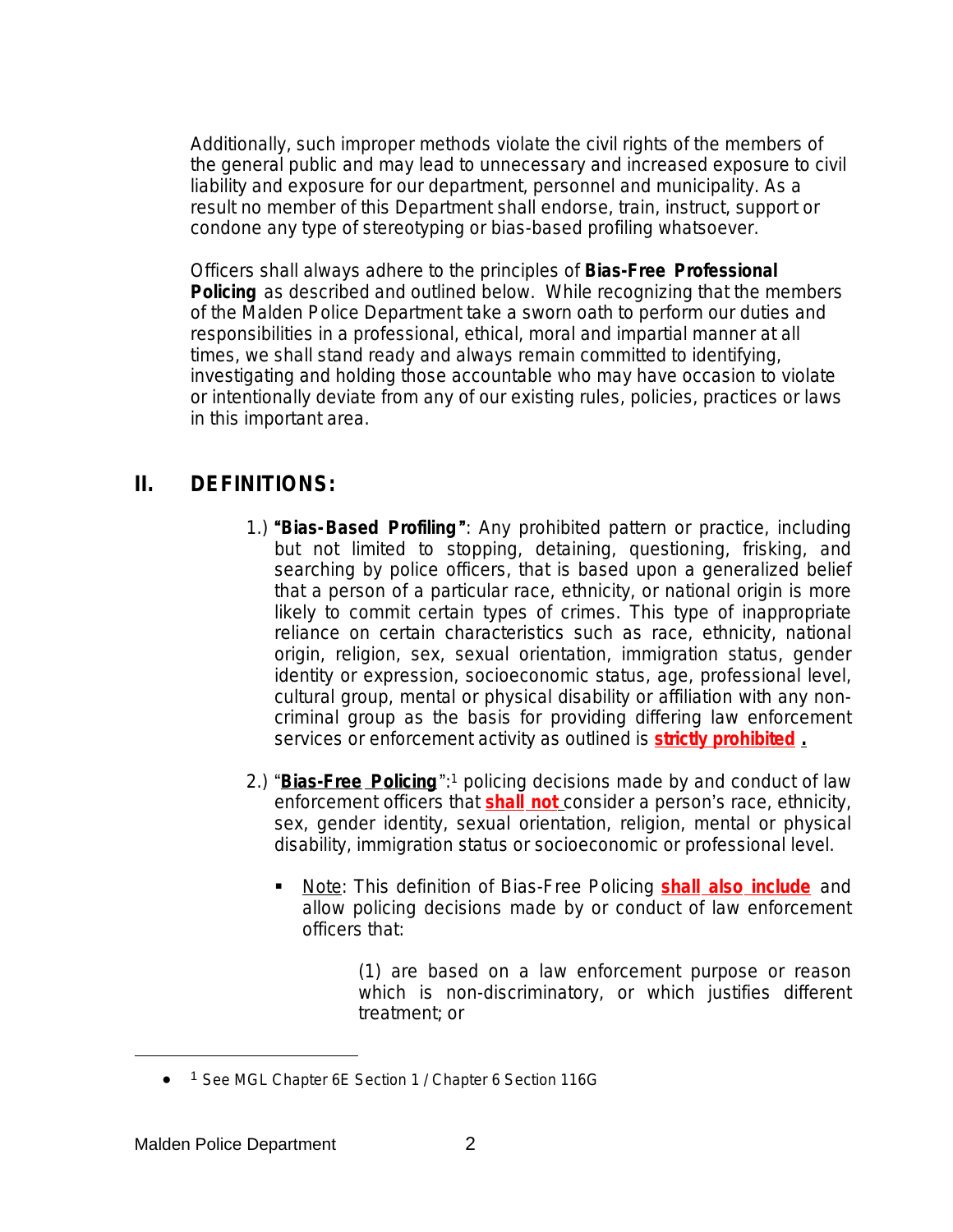(2) consider a person's race, ethnicity, sex, gender identity, sexual orientation, religion, mental or physical disability, immigration status or socioeconomic or professional level because such factors are an element of a crime(s) under investigation.

- 3.) "*Suspect Specific Incident*": An incident in which an officer is lawfully attempting to detain, apprehend, or otherwise be on the lookout (e.g., BOLO) for one or more specific suspects who have been identified and/or particularly described in part by national or ethnic origin, gender, age or race.
- 4.) *POST*: The **Massachusetts Peace Officer Standards and Training Commission** consisting of nine (9) members vested with various powers to oversee police training and allegations of misconduct including, but not limited to, conduct involving allegations of bias.

## **III. PURPOSE AND SCOP E**

This policy provides specific guidance and direction to all Department members (including sworn and non-sworn) that affirms the Malden Police Department's continuing commitment to Constitutional Policing principles and practices that are always fair, impartial, objective, and fosters mutual respect, dignity and a spirit of cooperation between law enforcement personnel and members of all racial, identity, and cultural groups.

**Outreach Note:** Nothing in this policy prohibits the use of specified characteristics in law enforcement activities designed to strengthen the Department's relationship with its diverse communities. The members of the Department shall always emphasize an understanding, appreciation and respect for racial identity, and cultural differences (e.g., cultural and ethnicity awareness training, youth programs, community group outreach, partnerships).

## **IV. POLICY:**

It shall be the policy of this Department to adhere to the principles of Bias-Free Professional Policing while always recognizing that any and all bias-based profiling is and shall be **strictly prohibited** . Except in "*suspect specific incidents* ," (as defined in Section II (3) above) all Malden Police Officers and employees are **strictly prohibited** from considering the race, ethnicity, national origin, religion, sex, sexual orientation, gender identity or expression, economic status, age, cultural group, immigration status, disability or any other arbitrary characteristic of members of the public when deciding to detain a person during a traffic stop or an investigative detention (e.g., field interview observations); or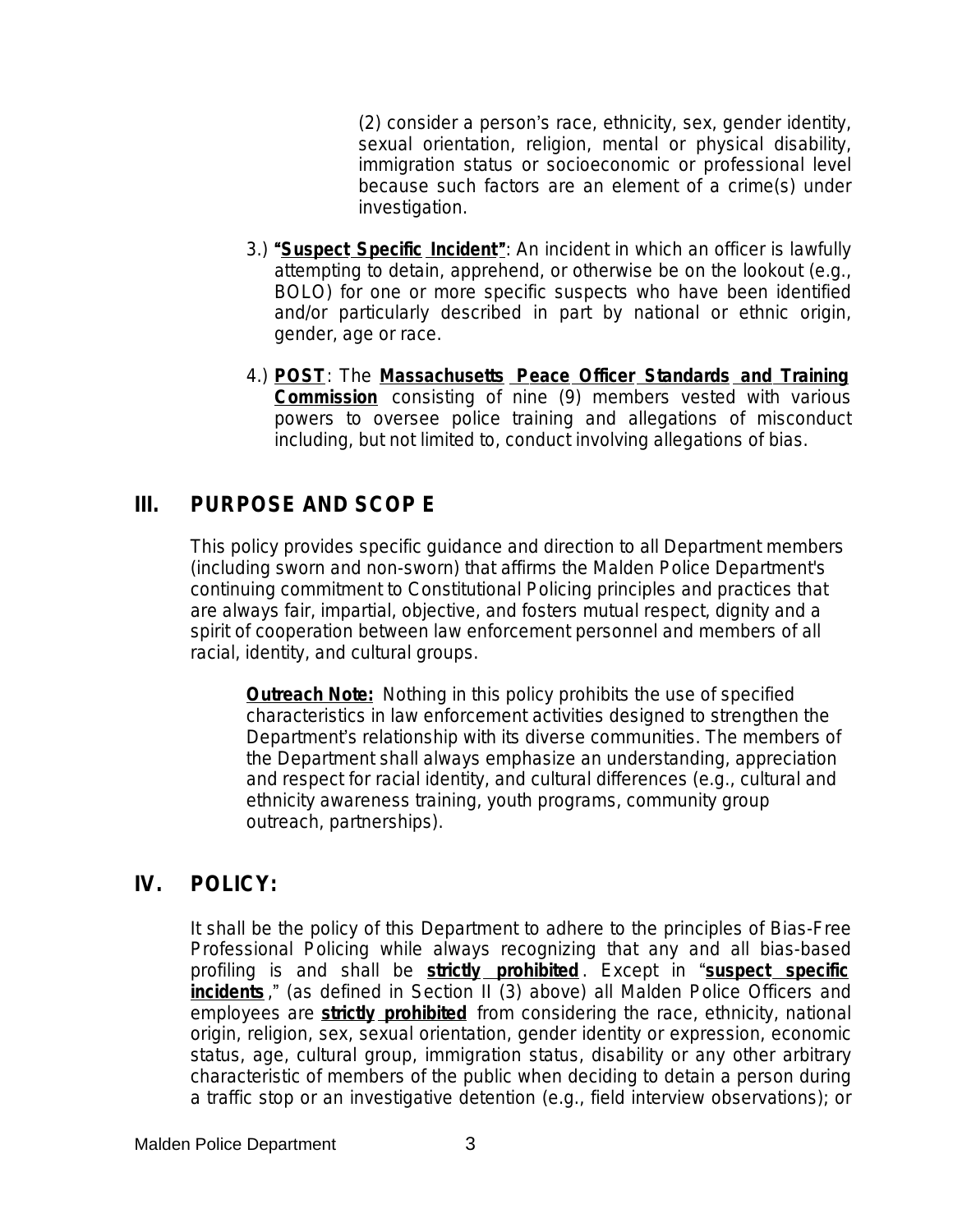in deciding upon the scope or substance of any law enforcement action. The Malden Police Department is committed to providing effective law enforcement services to the entire community with due regard for all racial, cultural, ethnic or other protected characteristics of those served. It shall be the policy of this Department to enforce the law equally, fairly, impartially, objectively and without discrimination toward any particular individual or group. **[1.2.9 \(a](file:///C:\\Users\\bkyes\\AppData\\Local\\Microsoft\\Windows\\Temporary%20Internet%20Files\\Mass%20Accreditation\\151%20Certification%20Standards\\1.2.9(a).doc))**

**Investigatory Note:** Nothing in this policy is intended to prohibit or restrict an officer's ability to consider certain protected characteristics in combination with other credible, timely and distinct information connecting a person or a group of individuals of a specific characteristic to a specific unlawful incident(s), specific criminal patterns or a specific illegal scheme(s).

## **V. MEMBER RESPONSIBILITIES :**

In furtherance of this policy all members of the Malden Police Department shall:

- Perform his/her duties in a fair, impartial and objective manner and is responsible for promptly reporting any suspected or known instances of bias-based profiling to a supervisor. Members should always, when reasonable and practicable to do so, intervene to prevent any biased-based actions by another member of this Department, other law enforcement agency or in general;
- Provide all individuals within this community with fair and impartial policing services consistent within all constitutional and statutory mandates;
- Assure the highest standard of integrity and ethics among all our Officers in all interactions with the public;
- Always respect the diversity and the cultural values of all people;
- Take affirmative and positive steps to identify, prevent, and eliminate any instances of bias-based profiling by Malden Police Department Officers and employees;
- Continue the valued commitment to a community policing philosophy and problem solving techniques (e.g., **S**canning, **A**nalyzing, **R**esponse, **A**ssessment), including probative, lawful and nondiscriminatory traffic enforcement that promotes public safety and strengthens public trust, confidence, and traffic safety awareness;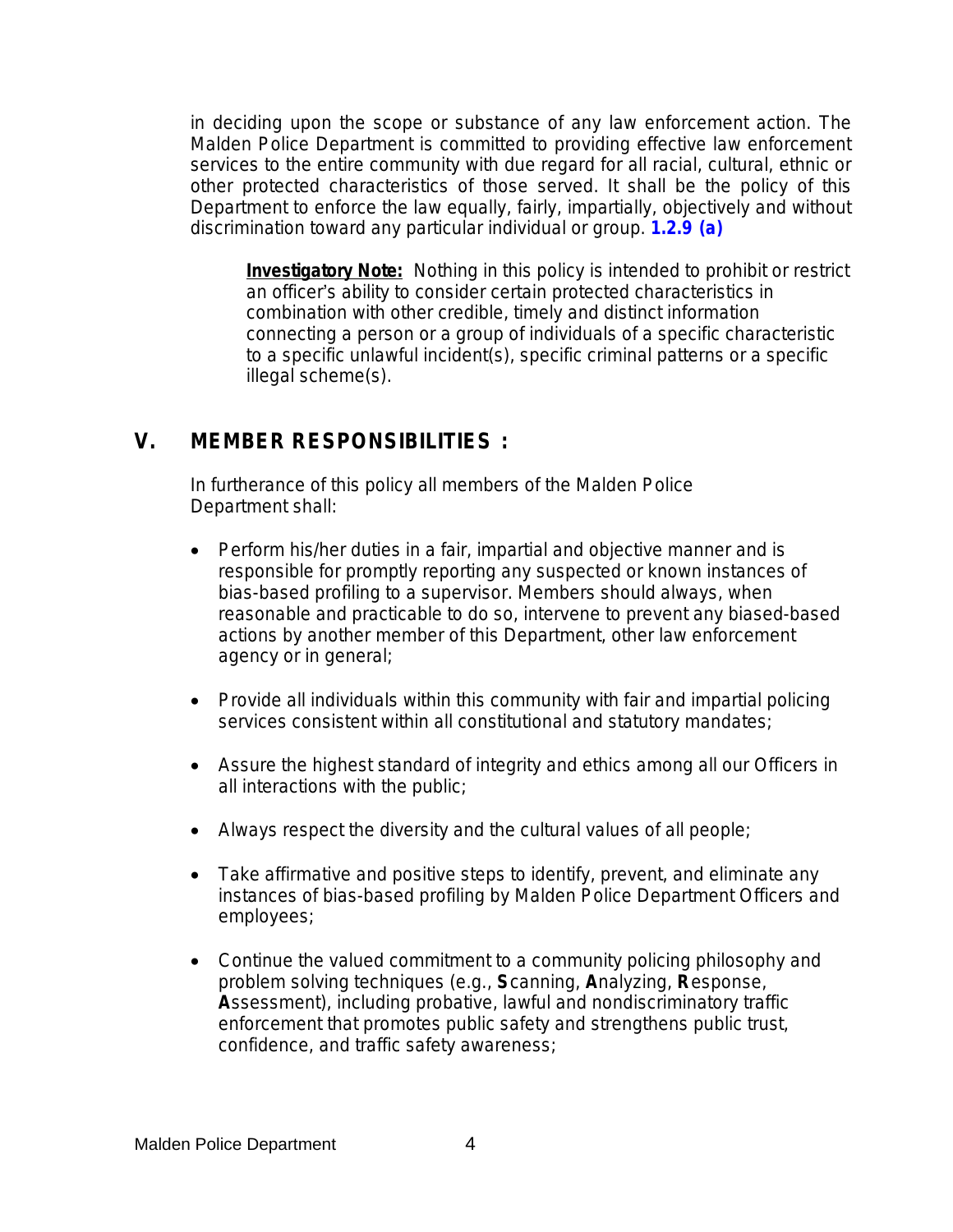- Officers who have occasion to contact a person in the course of their duties and responsibilities shall be prepared to articulate sufficient reason(s) for the contact, independent of the protected characteristics of the individual;
- To the extent that written documentation would otherwise be completed (e.g., arrest report, field interview/observation (FIO), citation, parking ticket), the involved Officer should include those facts giving rise to the contact, as applicable;
	- o **Note**: Except for required data-collection forms or methods, nothing in this policy shall require any Officer to document a contact that would not otherwise require reporting in accordance with existing law.

## **VI. PROCEDURES:**

#### **A.** *Prevention* **of Bias-Based-Profiling via Training 1.2.9 (b)**

To prevent any occurrences of bias-based profiling, members of this Department shall always:

- 1. Utilize the Municipal Police Training Committee (MPTC) Basic Recruit Academy and any Department sponsored in-service training programs to help ensure that all employees receive the requisite training on the legal aspects of identification and prevention against any bias-based profiling practices and the mandatory standards as established by this policy; **1.2.9 (b)**
- 2. Ensure that this policy is properly disseminated to all employees, sworn Officers, and emergency communications employees;
- 3. Ensure that all Supervisors will continually monitor employee conduct to guarantee that the standards of this policy are being carried out in a continuous manner by all personnel under their supervision;
- 4. Conduct a documented review by the Internal Affairs Lieutenant, when and where appropriate, to revise procedures that involve the stop, detention, apprehension or search and seizure of individuals or their property to ensure that such procedures are in compliance with the provisions of the laws of the Commonwealth and this policy;
- 5. Conduct a documented Annual Administrative Review by the Training Supervisor and the Internal Affairs Supervisor of all performance recognition and evaluation systems, training curricula, policies, citizen complaints or concerns and customs of the Department to determine if any practice encourages conduct that may support or lead to bias-based profiling. This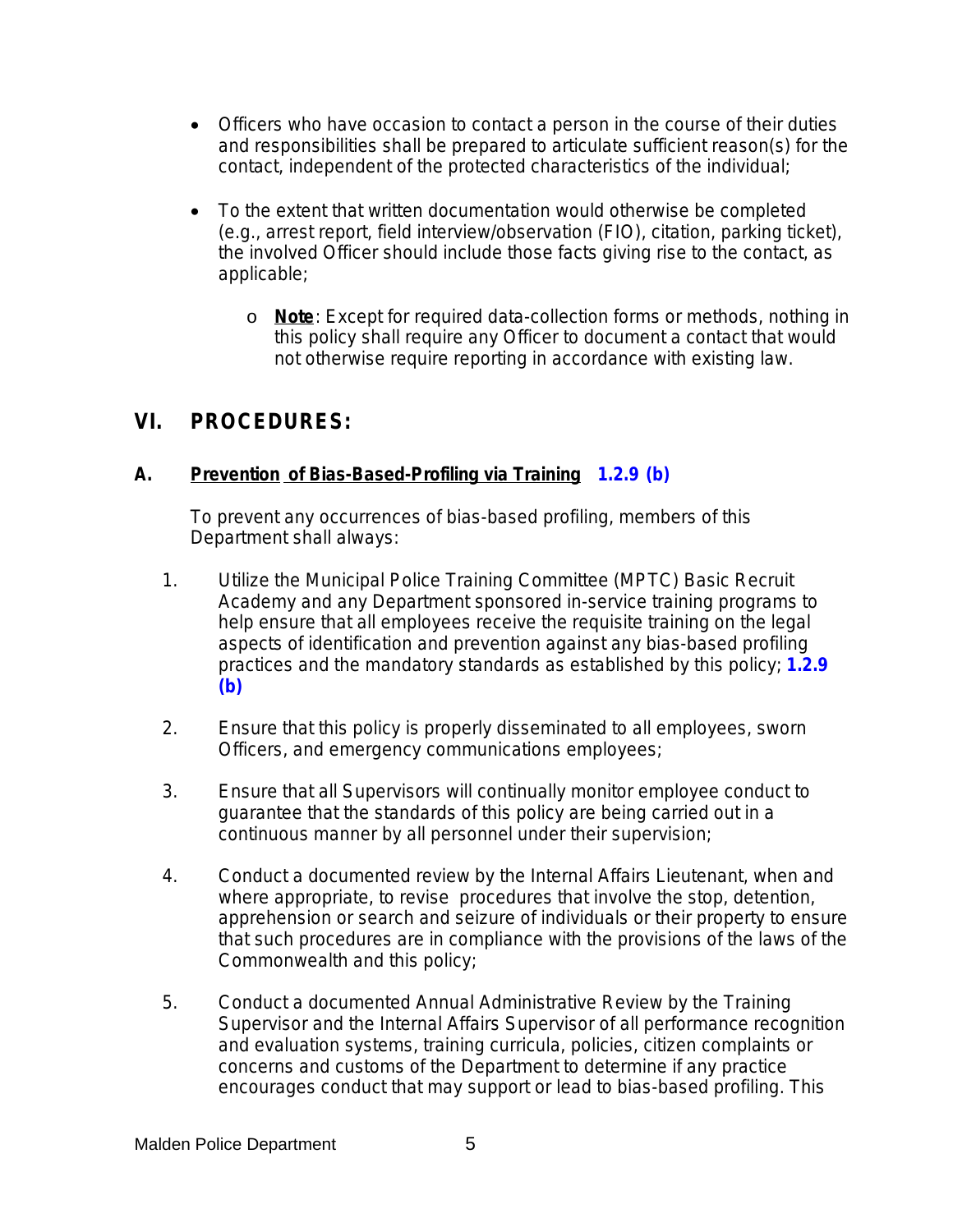documented review shall be sent to the attention of the Accreditation Manager and Chief of Police for appropriate follow up if necessary.**1.2.9 (d)**

#### **B.** *Identification* **of Bias-Based Profiling:**

To assist in identifying instances or allegations of bias-based profiling, this department shall:

- 1. Utilize appropriate civilian complaint procedures to document and investigate allegations of bias-based profiling filed directly with the agency, referred through the Executive Office of Public Safety's statewide toll free complaint number or made directly to the POST Commission;
- 2. Utilize procedures for the proactive review of performance, complaint and other employment information to assist supervisors in identifying and modifying potentially problematic behavior and to promote professionalism in this department;
- 3. Utilize procedures to identify patterns of unprofessional police conduct, including, but not limited to, patterns of conduct that is biased on the basis of race, ethnicity, sex, gender identity, sexual orientation, religion, mental or physical disability, immigration status or socioeconomic or professional level;<sup>2</sup>
- 4. Any civilian complaints of bias-based policing, including whether the Officer's conduct was allegedly biased on the basis of race, ethnicity, sex, gender identity, sexual orientation, religion, mental or physical disability, immigration status or socioeconomic or professional level, shall be reported to the **POST Commission** '**s** *Division of Police Standards* by the Internal Affairs Lieutenant **within two (2) days** of receiving stated complaint; 3
- 5. The **POST Commission** '**s** *Division of Police Standards* shall create and maintain a comprehensive database containing information related to an Officer's receipt of complaints and related information, including, but not limited to the officer's appointing agency, date, a description of circumstances of the conduct that is the subject of the complaint and whether the complaint alleges that the officer's conduct was biased on the basis of race, ethnicity, sex, gender identity, sexual orientation, religion, mental or physical disability, immigration status or socioeconomic or professional level; 4
- 6. The **POST Commission** *may*, after a hearing, *suspend or revoke* an Officer's *Certification* if the Commission finds by the legal standard of *clear and convincing evidence* that the officer was biased on the basis of race, ethnicity,

<sup>• &</sup>lt;sup>2</sup> See MGL Chapter 6E Section 3 (Powers of POST)

 $\bullet$  $3$  See MGL Chapter 6E Section 8 (b)(1) (Division of Police Standards]

 $\bullet$ <sup>4</sup> See MGL Chapter 6E Section 8 (e) (Division of Police Standards Database]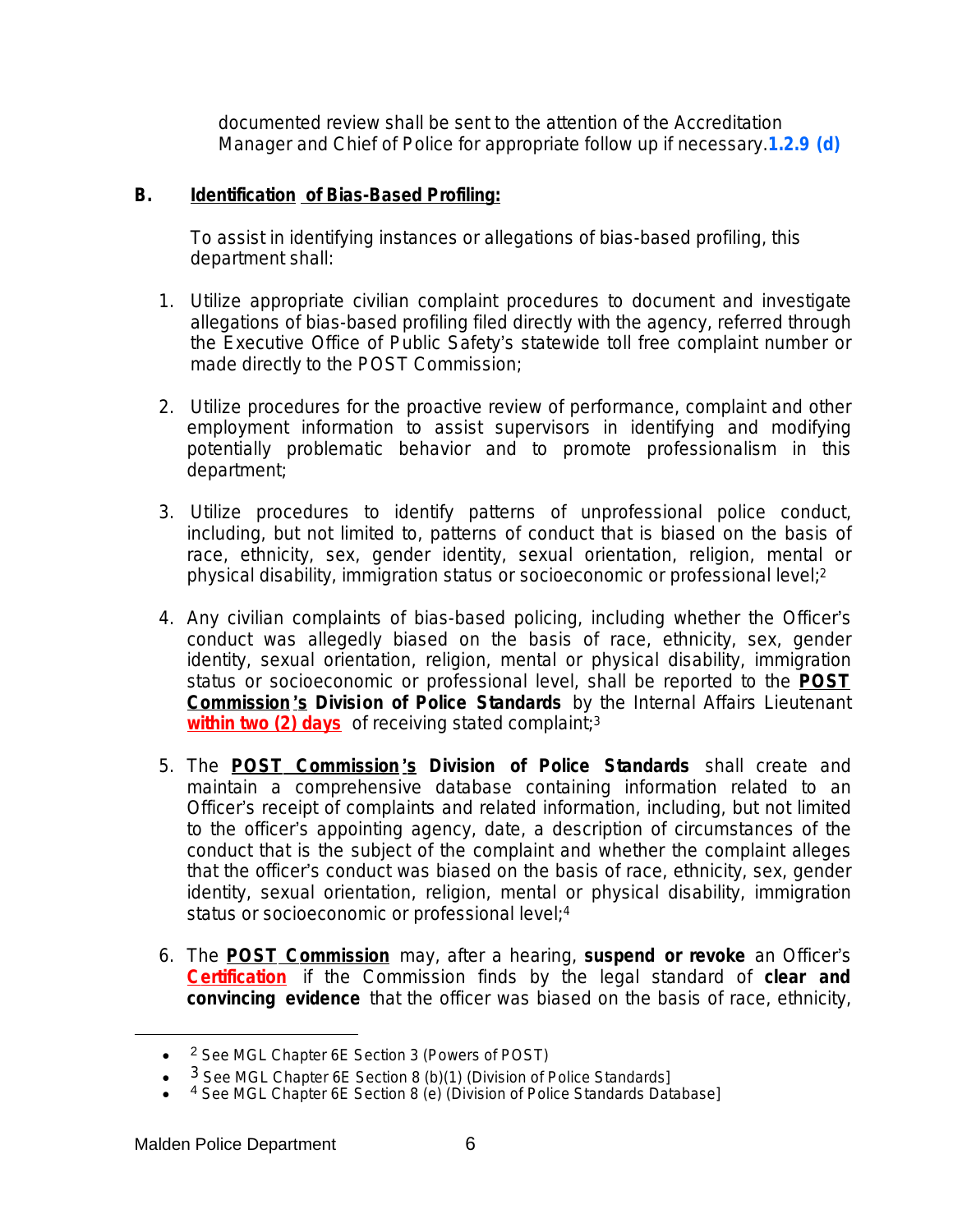sex, gender identity, sexual orientation, religion, mental or physical disability, immigration status or socioeconomic or professional level in their conduct.

#### **C.** *Enforcement* **of Bias-Based Profiling Policy: [1.2.9 \(c\)](file:///C:\\Users\\bkyes\\AppData\\Local\\Microsoft\\Windows\\Temporary%20Internet%20Files\\Mass%20Accreditation\\151%20Certification%20Standards\\1.2.9(c).doc)**

[To enforce the provisions of this policy, this Department shall:](file:///C:\\Users\\bkyes\\AppData\\Local\\Microsoft\\Windows\\Temporary%20Internet%20Files\\Mass%20Accreditation\\151%20Certification%20Standards\\1.2.9(c).doc)

- [1.](file:///C:\\Users\\bkyes\\AppData\\Local\\Microsoft\\Windows\\Temporary%20Internet%20Files\\Mass%20Accreditation\\151%20Certification%20Standards\\1.2.9(c).doc) [Take](file:///C:\\Users\\bkyes\\AppData\\Local\\Microsoft\\Windows\\Temporary%20Internet%20Files\\Mass%20Accreditation\\151%20Certification%20Standards\\1.2.9(c).doc) [the](file:///C:\\Users\\bkyes\\AppData\\Local\\Microsoft\\Windows\\Temporary%20Internet%20Files\\Mass%20Accreditation\\151%20Certification%20Standards\\1.2.9(c).doc) [appropriate](file:///C:\\Users\\bkyes\\AppData\\Local\\Microsoft\\Windows\\Temporary%20Internet%20Files\\Mass%20Accreditation\\151%20Certification%20Standards\\1.2.9(c).doc) actio[ns](file:///C:\\Users\\bkyes\\AppData\\Local\\Microsoft\\Windows\\Temporary%20Internet%20Files\\Mass%20Accreditation\\151%20Certification%20Standards\\1.2.9(c).doc) [t](file:///C:\\Users\\bkyes\\AppData\\Local\\Microsoft\\Windows\\Temporary%20Internet%20Files\\Mass%20Accreditation\\151%20Certification%20Standards\\1.2.9(c).doc)o address [documented](file:///C:\\Users\\bkyes\\AppData\\Local\\Microsoft\\Windows\\Temporary%20Internet%20Files\\Mass%20Accreditation\\151%20Certification%20Standards\\1.2.9(c).doc) incidents [or](file:///C:\\Users\\bkyes\\AppData\\Local\\Microsoft\\Windows\\Temporary%20Internet%20Files\\Mass%20Accreditation\\151%20Certification%20Standards\\1.2.9(c).doc) [allegations of bias-based profiling;](file:///C:\\Users\\bkyes\\AppData\\Local\\Microsoft\\Windows\\Temporary%20Internet%20Files\\Mass%20Accreditation\\151%20Certification%20Standards\\1.2.9(c).doc)
- [2.](file:///C:\\Users\\bkyes\\AppData\\Local\\Microsoft\\Windows\\Temporary%20Internet%20Files\\Mass%20Accreditation\\151%20Certification%20Standards\\1.2.9(c).doc) Utilize a [system](file:///C:\\Users\\bkyes\\AppData\\Local\\Microsoft\\Windows\\Temporary%20Internet%20Files\\Mass%20Accreditation\\151%20Certification%20Standards\\1.2.9(c).doc) and [approach](file:///C:\\Users\\bkyes\\AppData\\Local\\Microsoft\\Windows\\Temporary%20Internet%20Files\\Mass%20Accreditation\\151%20Certification%20Standards\\1.2.9(c).doc) [of](file:///C:\\Users\\bkyes\\AppData\\Local\\Microsoft\\Windows\\Temporary%20Internet%20Files\\Mass%20Accreditation\\151%20Certification%20Standards\\1.2.9(c).doc) [early](file:///C:\\Users\\bkyes\\AppData\\Local\\Microsoft\\Windows\\Temporary%20Internet%20Files\\Mass%20Accreditation\\151%20Certification%20Standards\\1.2.9(c).doc) [intervention](file:///C:\\Users\\bkyes\\AppData\\Local\\Microsoft\\Windows\\Temporary%20Internet%20Files\\Mass%20Accreditation\\151%20Certification%20Standards\\1.2.9(c).doc) to [enable](file:///C:\\Users\\bkyes\\AppData\\Local\\Microsoft\\Windows\\Temporary%20Internet%20Files\\Mass%20Accreditation\\151%20Certification%20Standards\\1.2.9(c).doc) and [encourage](file:///C:\\Users\\bkyes\\AppData\\Local\\Microsoft\\Windows\\Temporary%20Internet%20Files\\Mass%20Accreditation\\151%20Certification%20Standards\\1.2.9(c).doc) an employee to undertake a voluntary [modification](file:///C:\\Users\\bkyes\\AppData\\Local\\Microsoft\\Windows\\Temporary%20Internet%20Files\\Mass%20Accreditation\\151%20Certification%20Standards\\1.2.9(c).doc) of his [or her conduct or performance; and](file:///C:\\Users\\bkyes\\AppData\\Local\\Microsoft\\Windows\\Temporary%20Internet%20Files\\Mass%20Accreditation\\151%20Certification%20Standards\\1.2.9(c).doc)
- [3.](file:///C:\\Users\\bkyes\\AppData\\Local\\Microsoft\\Windows\\Temporary%20Internet%20Files\\Mass%20Accreditation\\151%20Certification%20Standards\\1.2.9(c).doc) [Take](file:///C:\\Users\\bkyes\\AppData\\Local\\Microsoft\\Windows\\Temporary%20Internet%20Files\\Mass%20Accreditation\\151%20Certification%20Standards\\1.2.9(c).doc) [the](file:///C:\\Users\\bkyes\\AppData\\Local\\Microsoft\\Windows\\Temporary%20Internet%20Files\\Mass%20Accreditation\\151%20Certification%20Standards\\1.2.9(c).doc) appropriate measures to correct any [institutional](file:///C:\\Users\\bkyes\\AppData\\Local\\Microsoft\\Windows\\Temporary%20Internet%20Files\\Mass%20Accreditation\\151%20Certification%20Standards\\1.2.9(c).doc) practice[,](file:///C:\\Users\\bkyes\\AppData\\Local\\Microsoft\\Windows\\Temporary%20Internet%20Files\\Mass%20Accreditation\\151%20Certification%20Standards\\1.2.9(c).doc) [pattern](file:///C:\\Users\\bkyes\\AppData\\Local\\Microsoft\\Windows\\Temporary%20Internet%20Files\\Mass%20Accreditation\\151%20Certification%20Standards\\1.2.9(c).doc) [or](file:///C:\\Users\\bkyes\\AppData\\Local\\Microsoft\\Windows\\Temporary%20Internet%20Files\\Mass%20Accreditation\\151%20Certification%20Standards\\1.2.9(c).doc) policy that has led to the [utilization](file:///C:\\Users\\bkyes\\AppData\\Local\\Microsoft\\Windows\\Temporary%20Internet%20Files\\Mass%20Accreditation\\151%20Certification%20Standards\\1.2.9(c).doc) [of](file:///C:\\Users\\bkyes\\AppData\\Local\\Microsoft\\Windows\\Temporary%20Internet%20Files\\Mass%20Accreditation\\151%20Certification%20Standards\\1.2.9(c).doc) [any](file:///C:\\Users\\bkyes\\AppData\\Local\\Microsoft\\Windows\\Temporary%20Internet%20Files\\Mass%20Accreditation\\151%20Certification%20Standards\\1.2.9(c).doc) [bias-based](file:///C:\\Users\\bkyes\\AppData\\Local\\Microsoft\\Windows\\Temporary%20Internet%20Files\\Mass%20Accreditation\\151%20Certification%20Standards\\1.2.9(c).doc) [profiling practice.](file:///C:\\Users\\bkyes\\AppData\\Local\\Microsoft\\Windows\\Temporary%20Internet%20Files\\Mass%20Accreditation\\151%20Certification%20Standards\\1.2.9(c).doc)

#### **[D](file:///C:\\Users\\bkyes\\AppData\\Local\\Microsoft\\Windows\\Temporary%20Internet%20Files\\Mass%20Accreditation\\151%20Certification%20Standards\\1.2.9(c).doc)**[.](file:///C:\\Users\\bkyes\\AppData\\Local\\Microsoft\\Windows\\Temporary%20Internet%20Files\\Mass%20Accreditation\\151%20Certification%20Standards\\1.2.9(c).doc) *[Civil Liability \[Legal Statutory Right to Bias-Free Policing\]:](file:///C:\\Users\\bkyes\\AppData\\Local\\Microsoft\\Windows\\Temporary%20Internet%20Files\\Mass%20Accreditation\\151%20Certification%20Standards\\1.2.9(c).doc)*

- 1.) All [persons](file:///C:\\Users\\bkyes\\AppData\\Local\\Microsoft\\Windows\\Temporary%20Internet%20Files\\Mass%20Accreditation\\151%20Certification%20Standards\\1.2.9(c).doc) shall have the [legal](file:///C:\\Users\\bkyes\\AppData\\Local\\Microsoft\\Windows\\Temporary%20Internet%20Files\\Mass%20Accreditation\\151%20Certification%20Standards\\1.2.9(c).doc) [right](file:///C:\\Users\\bkyes\\AppData\\Local\\Microsoft\\Windows\\Temporary%20Internet%20Files\\Mass%20Accreditation\\151%20Certification%20Standards\\1.2.9(c).doc) to *Bias-Free [Professional](file:///C:\\Users\\bkyes\\AppData\\Local\\Microsoft\\Windows\\Temporary%20Internet%20Files\\Mass%20Accreditation\\151%20Certification%20Standards\\1.2.9(c).doc) P[olicing](file:///C:\\Users\\bkyes\\AppData\\Local\\Microsoft\\Windows\\Temporary%20Internet%20Files\\Mass%20Accreditation\\151%20Certification%20Standards\\1.2.9(c).doc)* [as](file:///C:\\Users\\bkyes\\AppData\\Local\\Microsoft\\Windows\\Temporary%20Internet%20Files\\Mass%20Accreditation\\151%20Certification%20Standards\\1.2.9(c).doc) [defined](file:///C:\\Users\\bkyes\\AppData\\Local\\Microsoft\\Windows\\Temporary%20Internet%20Files\\Mass%20Accreditation\\151%20Certification%20Standards\\1.2.9(c).doc) in this policy in [Section](file:///C:\\Users\\bkyes\\AppData\\Local\\Microsoft\\Windows\\Temporary%20Internet%20Files\\Mass%20Accreditation\\151%20Certification%20Standards\\1.2.9(c).doc) (2) [and](file:///C:\\Users\\bkyes\\AppData\\Local\\Microsoft\\Windows\\Temporary%20Internet%20Files\\Mass%20Accreditation\\151%20Certification%20Standards\\1.2.9(c).doc) as [outlined](file:///C:\\Users\\bkyes\\AppData\\Local\\Microsoft\\Windows\\Temporary%20Internet%20Files\\Mass%20Accreditation\\151%20Certification%20Standards\\1.2.9(c).doc) in MGL [Chapter](file:///C:\\Users\\bkyes\\AppData\\Local\\Microsoft\\Windows\\Temporary%20Internet%20Files\\Mass%20Accreditation\\151%20Certification%20Standards\\1.2.9(c).doc) [6E](file:///C:\\Users\\bkyes\\AppData\\Local\\Microsoft\\Windows\\Temporary%20Internet%20Files\\Mass%20Accreditation\\151%20Certification%20Standards\\1.2.9(c).doc) [Section 1.](file:///C:\\Users\\bkyes\\AppData\\Local\\Microsoft\\Windows\\Temporary%20Internet%20Files\\Mass%20Accreditation\\151%20Certification%20Standards\\1.2.9(c).doc)
	- Any conduct taken in relation to an [aggrieved](file:///C:\\Users\\bkyes\\AppData\\Local\\Microsoft\\Windows\\Temporary%20Internet%20Files\\Mass%20Accreditation\\151%20Certification%20Standards\\1.2.9(c).doc) person by a law [enforcement](file:///C:\\Users\\bkyes\\AppData\\Local\\Microsoft\\Windows\\Temporary%20Internet%20Files\\Mass%20Accreditation\\151%20Certification%20Standards\\1.2.9(c).doc) officer acting under color of law that [results](file:///C:\\Users\\bkyes\\AppData\\Local\\Microsoft\\Windows\\Temporary%20Internet%20Files\\Mass%20Accreditation\\151%20Certification%20Standards\\1.2.9(c).doc) in the *[Decertification](file:///C:\\Users\\bkyes\\AppData\\Local\\Microsoft\\Windows\\Temporary%20Internet%20Files\\Mass%20Accreditation\\151%20Certification%20Standards\\1.2.9(c).doc)* of said law [enforcement](file:///C:\\Users\\bkyes\\AppData\\Local\\Microsoft\\Windows\\Temporary%20Internet%20Files\\Mass%20Accreditation\\151%20Certification%20Standards\\1.2.9(c).doc) officer by [the](file:///C:\\Users\\bkyes\\AppData\\Local\\Microsoft\\Windows\\Temporary%20Internet%20Files\\Mass%20Accreditation\\151%20Certification%20Standards\\1.2.9(c).doc) **[POST](file:///C:\\Users\\bkyes\\AppData\\Local\\Microsoft\\Windows\\Temporary%20Internet%20Files\\Mass%20Accreditation\\151%20Certification%20Standards\\1.2.9(c).doc) [Commission](file:///C:\\Users\\bkyes\\AppData\\Local\\Microsoft\\Windows\\Temporary%20Internet%20Files\\Mass%20Accreditation\\151%20Certification%20Standards\\1.2.9(c).doc)** [pursuant](file:///C:\\Users\\bkyes\\AppData\\Local\\Microsoft\\Windows\\Temporary%20Internet%20Files\\Mass%20Accreditation\\151%20Certification%20Standards\\1.2.9(c).doc) to MGL C[hapter](file:///C:\\Users\\bkyes\\AppData\\Local\\Microsoft\\Windows\\Temporary%20Internet%20Files\\Mass%20Accreditation\\151%20Certification%20Standards\\1.2.9(c).doc) 6E [Section](file:///C:\\Users\\bkyes\\AppData\\Local\\Microsoft\\Windows\\Temporary%20Internet%20Files\\Mass%20Accreditation\\151%20Certification%20Standards\\1.2.9(c).doc) 10 [shal](file:///C:\\Users\\bkyes\\AppData\\Local\\Microsoft\\Windows\\Temporary%20Internet%20Files\\Mass%20Accreditation\\151%20Certification%20Standards\\1.2.9(c).doc)l [constitute](file:///C:\\Users\\bkyes\\AppData\\Local\\Microsoft\\Windows\\Temporary%20Internet%20Files\\Mass%20Accreditation\\151%20Certification%20Standards\\1.2.9(c).doc) interference with said person's right to bias-free [professional](file:///C:\\Users\\bkyes\\AppData\\Local\\Microsoft\\Windows\\Temporary%20Internet%20Files\\Mass%20Accreditation\\151%20Certification%20Standards\\1.2.9(c).doc) policing and shall be a prima facie violation of said person's right to [bias-free](file:///C:\\Users\\bkyes\\AppData\\Local\\Microsoft\\Windows\\Temporary%20Internet%20Files\\Mass%20Accreditation\\151%20Certification%20Standards\\1.2.9(c).doc) [professional policing and a prima facie violation of subsection \(a\).](file:///C:\\Users\\bkyes\\AppData\\Local\\Microsoft\\Windows\\Temporary%20Internet%20Files\\Mass%20Accreditation\\151%20Certification%20Standards\\1.2.9(c).doc)[5](file:///C:\\Users\\bkyes\\AppData\\Local\\Microsoft\\Windows\\Temporary%20Internet%20Files\\Mass%20Accreditation\\151%20Certification%20Standards\\1.2.9(c).doc)

5 See Chapter 12 Section 11H (a)(1):

Section 11H (a)(2): If the Attorney General prevails in an action under this section, the Attorney General shall be entitled to: (i) an award of **compensatory damages** for any aggrieved person or entity; and (ii) **litigation costs and reasonable attorneys** ' **fees** in an amount to be determined by the court. In a matter involving the interference or attempted interference with any right

<sup>&</sup>quot;Whenever any person or persons, whether or not acting **under color of law**, interfere by *threats, intimidation or coercion*, or attempt to interfere by threats, intimidation or coercion, with the exercise or enjoyment by any other person or persons of rights secured by the constitution or laws of the United States, or of rights secured by the constitution or laws of the commonwealth, the **Attorney General may bring a civil action** for injunctive or other appropriate equitable relief in order to protect the peaceable exercise or enjoyment of the right or rights secured. Said civil action shall be brought in the name of the commonwealth and shall be instituted either in the superior court for the county in which the conduct complained of occurred or in the superior court for the county in which the person whose conduct complained of resides or has his principal place of business. (Emphasis added)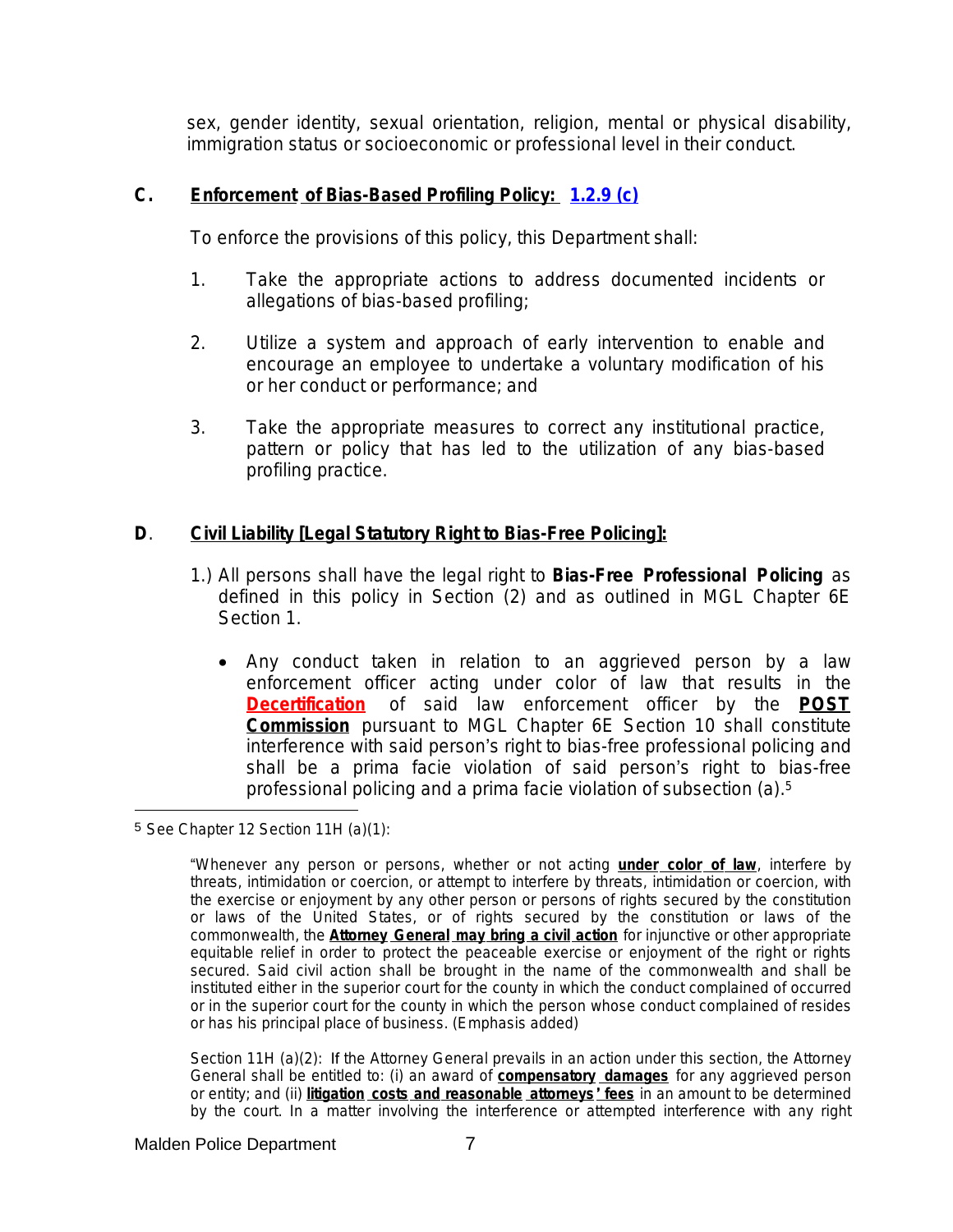- No law enforcement officer shall be immune from civil liability for any conduct under color of law that violates a person's right to bias-free professional policing if said conduct results in the law enforcement officer's decertification by the POST Commission pursuant to MGL Chapter 6E Section 10;
	- o Provided, however, that nothing noted herein shall be construed to grant immunity from civil liability to a law enforcement officer for interference by threat, intimidation or coercion, or attempted interference by threats, intimidation or coercion, with the exercise or enjoyment any right secured by the constitution or laws of the United States or the constitution or laws of the Commonwealth if the conduct of said officer was knowingly unlawful or was not objectively reasonable.
- 2.) Pursuant to Section 83 of the newly enacted Police Reform Legislation [*An Act Relative to Justice, Equity, and Accountability in Law Enforcement in the Commonwealth* ], Section 63 of Chapter 90 of the MGLs, inserted by section 10 of Chapter 122 of the Acts of 2019, is hereby amended by adding the following subsection: to the so-called "Hands Free / Data Collection Law".

(**h**) A law enforcement agency, as defined in MGL Chapter 6E Section 1, **shall not** engage in racial or other profiling. The Attorney General may bring a civil action in the superior court for injunctive or other equitable relief to enforce this subsection. For the purposes of this subsection, "*racial or other profiling* " shall mean *differential treatment by a law enforcement officer* based on actual or perceived race, color, ethnicity, national origin, immigration or citizenship status, religion, gender, gender identity or sexual orientation in conducting a law enforcement action, whether intentional or evidenced *by statistically-significant data showing disparate treatment*;

> Provided, however, that "*racial or other profiling* " shall not include the use of such characteristics, in combination with other factors, to apprehend a specific suspect based on a description that is individualized, timely and reliable.

protected by the constitution of the United States or of the commonwealth, the court may also award civil penalties against each defendant in an amount not exceeding \$5,000 for each violation.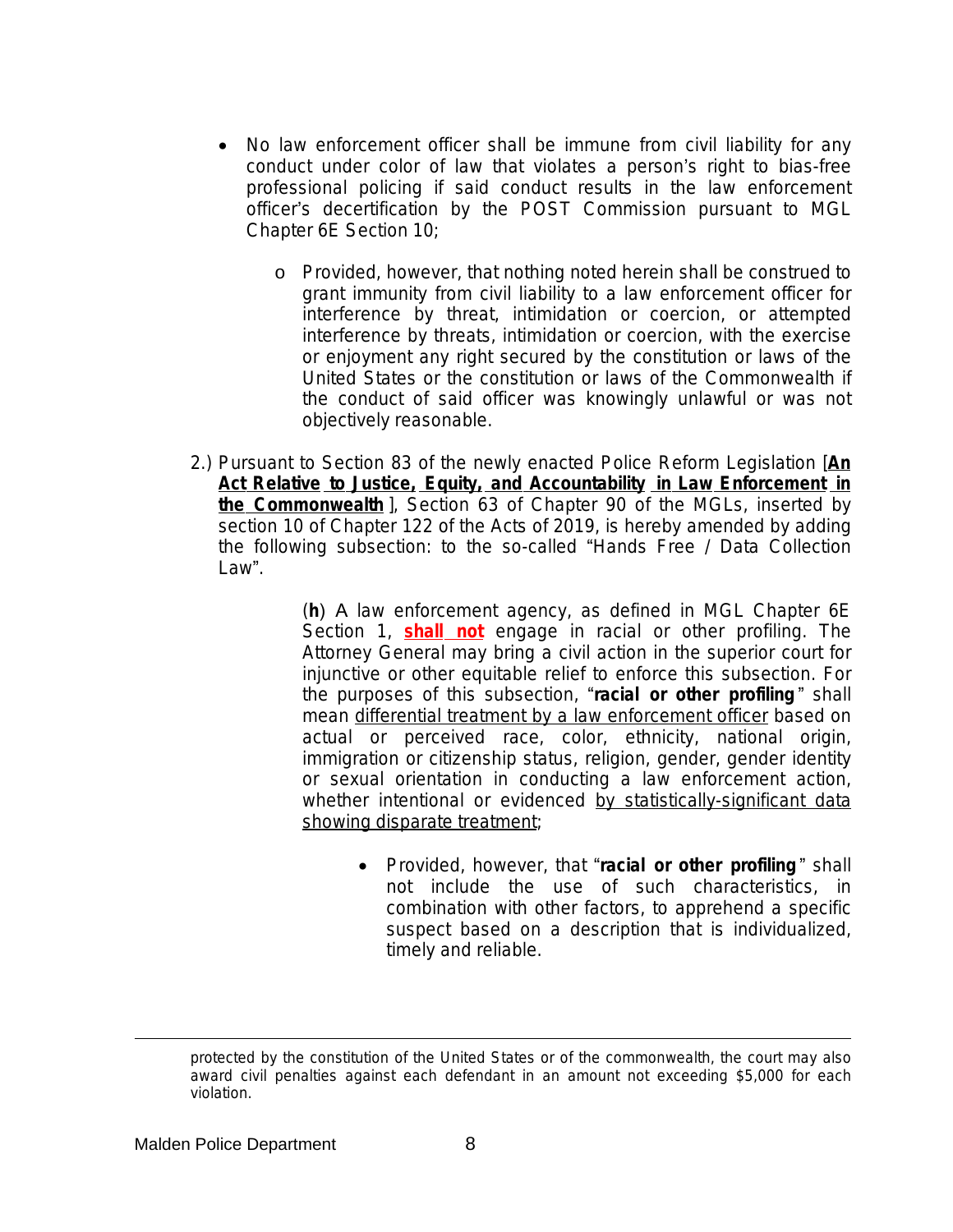- 3.) The **POST Commission** shall have the power to refer patterns of *racial profiling* or the mishandling of complaints of unprofessional police conduct by a law enforcement agency for investigation and possible prosecution to the Attorney General or the appropriate federal, state or local authorities;
	- Provided, however, that if the Attorney General has reasonable cause to believe that such a pattern exists based on information received from any other source, the Attorney General may bring a civil action for injunctive or other appropriate equitable and declaratory relief to eliminate the pattern or practice.<sup>6</sup>

## **VII. SUPERVISOR RESPONSIBILITIES :**

- Supervisors should monitor those individuals under their command for compliance with this policy and shall handle any alleged or observed violations in accordance with the steps outlined in the Internal Affairs Investigation Policy.
- Supervisors shall always discuss any concerns with the involved Officer face to face - in private whenever possible - in a timely manner.
- Supervisors shall initiate investigations of any actual or alleged violations of this policy.
- Supervisors shall take prompt and reasonable steps to address any retaliatory action that may be taken against any member of this Department who discloses information concerning any bias-based policing practice by another member.

## **VIII. TRAINING:**

- **•** The **Municipal Police Training Committee (MPTC)**, in consultation with the Executive Office of Public Safety and Security (EOPSS), shall establish and develop an **In-Service Training Program** designed to train local law enforcement officials in practices and procedures related to **Bias-Free Policing** which shall include **examining attitudes and stereotypes that affect the actions and decisions of law enforcement of ficers**; 7
- Training on fair and impartial policing and review of this policy should be conducted at periodic intervals as directed by the Professional Standards Division during In-Service Training and Roll Call Training Sessions.

<sup>• 6</sup> See MGL Chapter 6E Section 3

<sup>● 7</sup> See MGL Chapter 6 Section 116G (b)